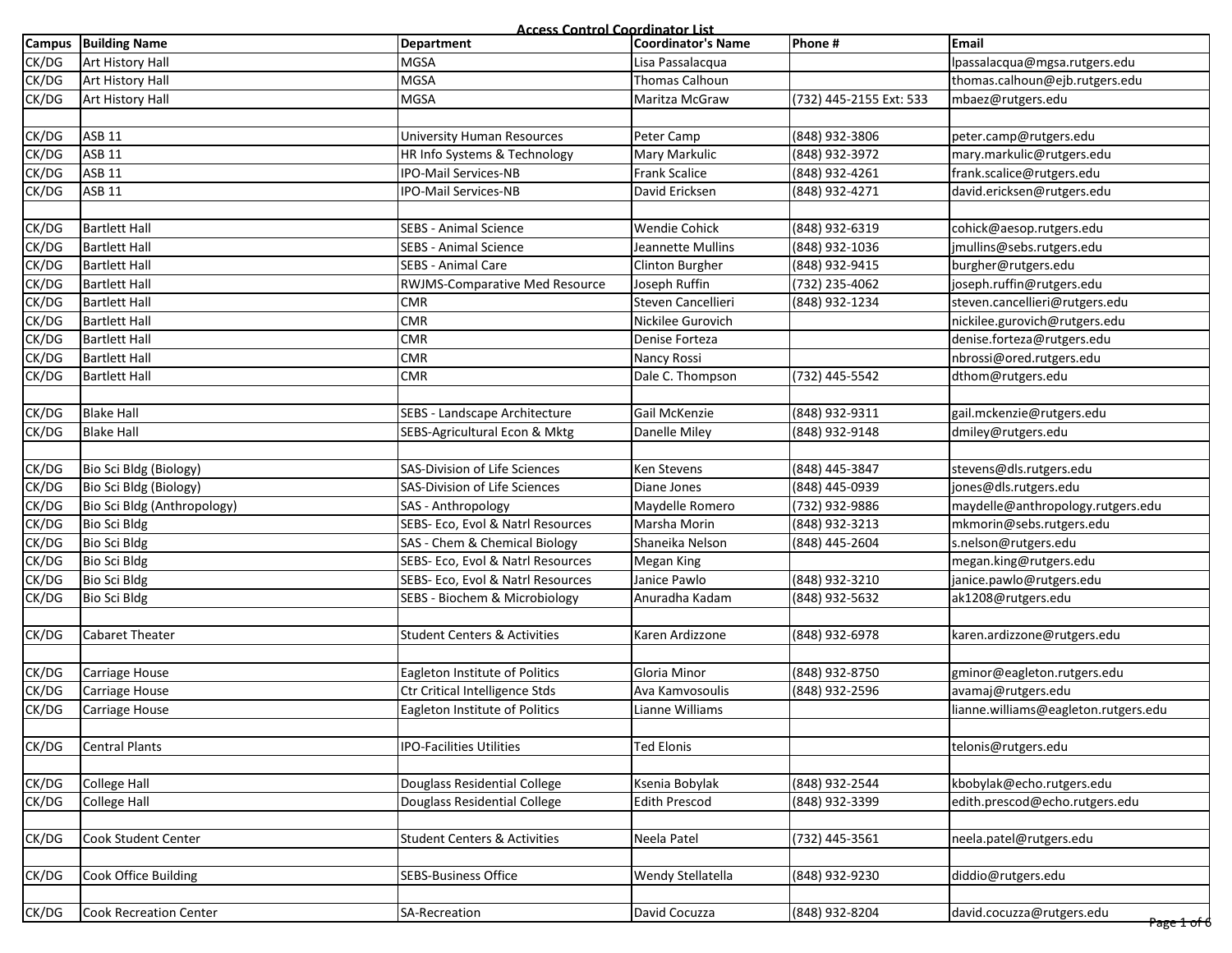**Access Control Coordinator List**

|       | <b>Campus</b> Building Name             | ess commune<br>Department               | <u> Aunatur List</u><br><b>Coordinator's Name</b> | Phone #                 | <b>Email</b>                                        |
|-------|-----------------------------------------|-----------------------------------------|---------------------------------------------------|-------------------------|-----------------------------------------------------|
| CK/DG | <b>Cook Recreation Center</b>           | SA-Recreation                           | Christopher Smolk                                 |                         | chris.smolk@rutgers.edu                             |
|       |                                         |                                         |                                                   |                         |                                                     |
| CK/DG | Corwin AA                               | Center for Adult Autism Srvcs           | Christopher Manente                               | (848) 445-3973          | christopher.manente@rutgers.edu                     |
| CK/DG | Corwin AA                               | Center for Adult Autism Srvcs           | James Maraventano                                 | (732) 932-2791          | jmara@rutgers.edu                                   |
| CK/DG | Corwin AA                               | Center for Adult Autism Srvcs           | Kim Spinelli                                      | (848) 932-9558          | kim.spinelli@rutgers.edu                            |
| CK/DG | Corwin AA                               | Center for Adult Autism Srvcs           | Courtney Butler                                   |                         | courtney.butler@rutgers.edu                         |
| CK/DG | Corwin AA                               | Center for Adult Autism Srvcs           | Amy Santoro                                       |                         | amy.santoro@rutgers.edu                             |
|       |                                         |                                         |                                                   |                         |                                                     |
| CK/DG | Corwin Lodge                            | <b>MGSA</b>                             | Lisa Passalacqua                                  |                         | lpassalacqua@mgsa.rutgers.edu                       |
| CK/DG | Corwin Lodge                            | <b>MGSA</b>                             | Thomas Calhoun                                    |                         | thomas.calhoun@ejb.rutgers.edu                      |
| CK/DG | Corwin Lodge                            | <b>MGSA</b>                             | Maritza McGraw                                    | (732) 445-2155 Ext: 533 | mbaez@rutgers.edu                                   |
| CK/DG | Corwin Lodge                            | MGSA - Theater Arts                     | Joanna Koster                                     |                         | jk1933@rutgers.edu                                  |
|       |                                         |                                         |                                                   |                         |                                                     |
| CK/DG | Davison Hall (Nutritional Sci)          | <b>SEBS - Nutritional Sciences</b>      | Kevin McCarthy                                    | (848) 932-0975          | kevin.mccarthy@rutgers.edu                          |
| CK/DG | Davison Hall (Sociology)                | SAS - Sociology                         | Keith Sproul                                      | (848) 932-7818          | ksproul@sas.rutgers.edu                             |
| CK/DG | Davison Hall (Sociology)                | SAS - Sociology                         | Amy Shockley                                      | (848) 932-7654          | ashockley@sociology.rutgers.edu                     |
| CK/DG | Davison Hall (Sociology)                | SAS - Sociology                         | Carissa Meador                                    |                         | cmeador@sociology.rutgers.edu                       |
| CK/DG | Davison Hall (Sociology)                | SAS - Dean's Office                     | <b>Stacey Messing</b>                             | (848) 932-3233          | smessing@sas.rutgers.edu                            |
| CK/DG | Davison Hall (Daycare)                  | SAS - Psychology                        | Jennifer Manuola                                  | (848) 932-8881          | jennifer.manuola@rutgers.edu                        |
|       |                                         |                                         |                                                   |                         |                                                     |
| CK/DG | Douglass Jameson Global Village-Housing | IPO-Facilities Maintenance-NB           | Carol Kobryn                                      | (848) 932-1002          | carol.kobryn@rutgers.edu                            |
| CK/DG | Douglass Jameson Global Village-Housing | Douglass Residental College             | Ksenia Bobylak                                    | (848) 932-2544          | kbobylak@echo.rutgers.edu                           |
| CK/DG | Douglass Jameson Global Village-Housing | Douglass Residental College             | <b>Edith Prescod</b>                              | (848) 932-3399          | edith.prescod@echo.rutgers.edu                      |
| CK/DG | Douglass Jameson Global Village-Housing | Douglass Residential College            | Leslie Danehy                                     |                         | leslie.danehy@rutgers.edu                           |
|       |                                         |                                         |                                                   |                         |                                                     |
| CK/DG | Douglass Student Center & Women's Ctr   | <b>Student Centers &amp; Activities</b> | Neela Patel                                       | (732) 445-3561          | neela.patel@rutgers.edu                             |
|       |                                         |                                         |                                                   |                         |                                                     |
| CK/DG | Douglass Post Office                    | <b>Mail Services</b>                    | Thomas Stadthaus                                  | (848) 932-4267          | tom.stadthaus@rutgers.edu                           |
|       |                                         |                                         |                                                   |                         |                                                     |
| CK/DG | DDDC (25 Gibbons)                       | GSAPP-Douglass Devt Disab Ctr           | Junfang Li                                        | (848) 932-4500          | june.li@rutgers.edu                                 |
| CK/DG | DDDC (25 Gibbons)                       | <b>GSAPP-Douglass Devt Disab Ctr</b>    | Corinne Schulman                                  | (848) 932-4500          | cschulma@dddc.rutgers.edu                           |
| CK/DG | DDDC (25 Gibbons)                       | GSAPP-Douglass Devt Disab Ctr           | Karen Cascio-Harford                              | (848) 932-9137          | kh698@dddc.rutgers.edu                              |
|       |                                         |                                         |                                                   |                         |                                                     |
| CK/DG | DDDC (151 Ryders Lane)                  | GSAPP-Douglass Devt Disab Ctr           | Junfang Li                                        | (848) 932-4500          | june.li@rutgers.edu                                 |
| CK/DG | DDDC (151 Ryders Lane)                  | GSAPP-Douglass Devt Disab Ctr           | Corinne Schulman                                  | (848) 932-4500          | cschulma@dddc.rutgers.edu                           |
| CK/DG | DDDC (151 Ryders Lane)                  | GSAPP-Douglass Devt Disab Ctr           | Karen Cascio-Harford                              | (848) 932-9137          | kh698@dddc.rutgers.edu                              |
|       |                                         |                                         |                                                   |                         |                                                     |
| CK/DG | Environmental & Nat Sci Bldg            | SEBS-Eco, Evol& Natrl Resources         | Janice Pawlo                                      | (848) 932-3210          | janice.pawlo@rutgers.edu                            |
| CK/DG | Environmental & Nat Sci Bldg            | <b>SEBS-Environmental Science</b>       | Vicki White                                       | (848) 932-5753          | vicki.white@rutgers.edu                             |
| CK/DG | Environmental & Nat Sci Bldg            | SEBS-Environmental Science              | Michael Ferner                                    | (848) 932-5760          | ferner@envsci.rutgers.edu                           |
| CK/DG | Environmental & Nat Sci Bldg            | <b>SEBS-Remote Sensing</b>              | James Trimble                                     | (848) 932-1585          | jtrimble@rutgers.edu                                |
| CK/DG | Environmental & Nat Sci Bldg            | SAS - Chem & Chemical Biology           | Shaneika Nelson                                   | (848) 445-2604          | s.nelson@rutgers.edu                                |
| CK/DG | Environmental & Nat Sci Bldg            | SEBS - Biochem & Microbiology           | Anuradha Kadam                                    | (848) 932-5632          | ak1208@rutgers.edu                                  |
|       |                                         |                                         |                                                   |                         |                                                     |
| CK/DG | Endocrine                               | <b>SEBS - Animal Science</b>            | Wendie Cohick                                     | (848) 932-6319          | cohick@aesop.rutgers.edu                            |
| CK/DG | Endocrine                               | <b>SEBS - Animal Science</b>            | Dipak Sarkar                                      | (848) 932-1529          | dipak.sarkar@rutgers.edu                            |
| CK/DG | Endocrine                               | <b>SEBS - Animal Science</b>            | Jeannette Mullins                                 | (848) 932-1036          | jmullins@sebs.rutgers.edu<br><del>Page 2 of 6</del> |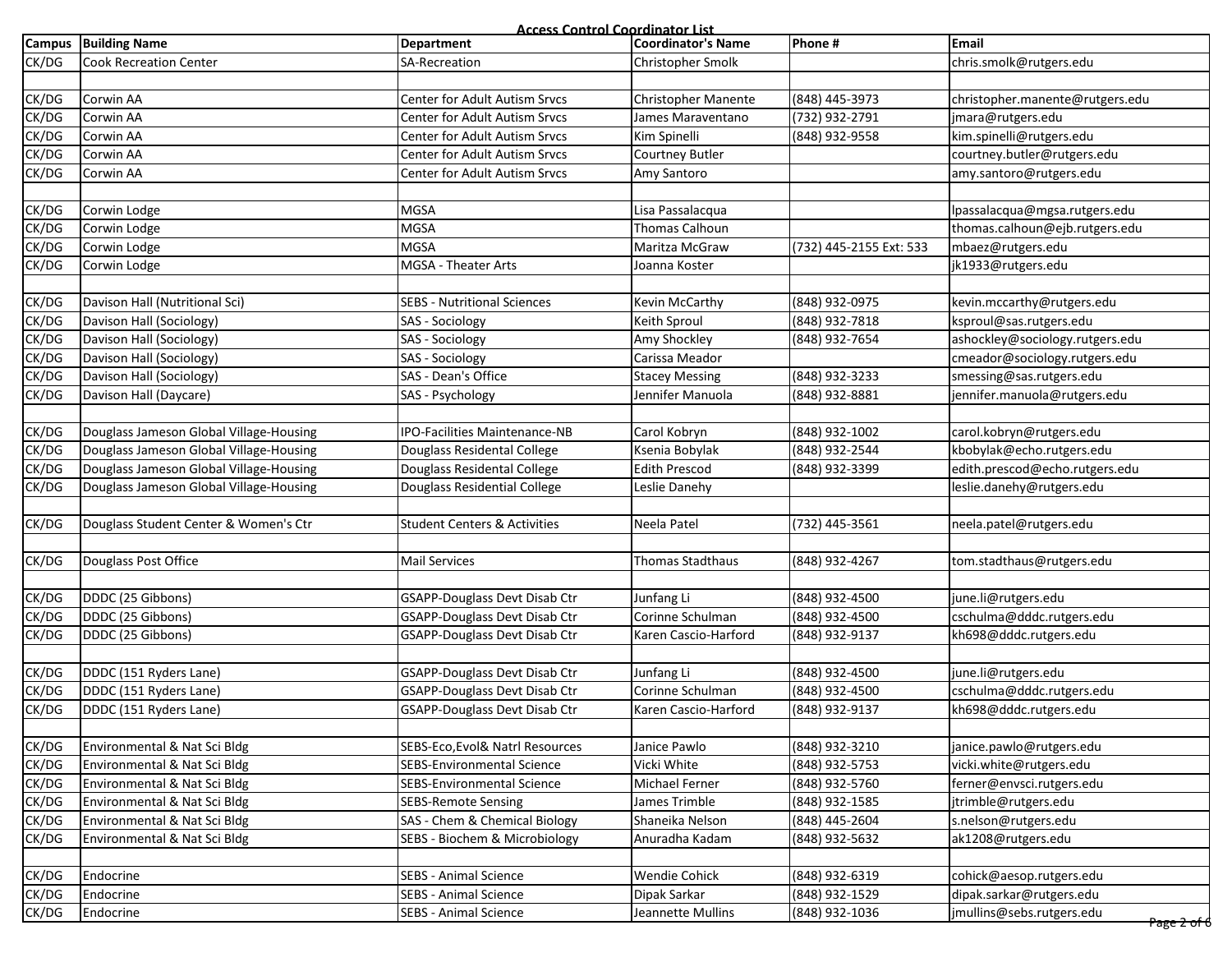**Access Control Coordinator List**

|       | Campus Building Name                   | <b>Department</b>                     | <b>Coordinator's Name</b> | Phone #                 | <b>Email</b>                   |
|-------|----------------------------------------|---------------------------------------|---------------------------|-------------------------|--------------------------------|
|       |                                        |                                       |                           |                         |                                |
| CK/DG | Facilities Operations (51 Dudley Rd)   | IPO-Facilities Maintenance-NB         | Roslyn Mills              | (848) 445-3703          | roslyn.mills@rutgers.edu       |
|       |                                        |                                       |                           |                         |                                |
| CK/DG | <b>Federation Hall</b>                 | Dining Services - Facilities          | John Schrum               | (848) 445-7200          | jschrum@dining.rutgers.edu     |
|       |                                        |                                       |                           |                         |                                |
| CK/DG | <b>Food Science</b>                    | SEBS - Food Science                   | Dave Petrenka             | (848) 932-5422          | petrenka@sebs.rutgers.edu      |
| CK/DG | Food Science                           | <b>SEBS - Nutritional Sciences</b>    | Melissa Woortman          |                         | maw317@rutgers.edu             |
|       |                                        |                                       |                           |                         |                                |
| CK/DG | Foran Hall                             | SEBS-Plant Biology & Pathology        | Liz Scarpa                | (848) 932-6370          | scarpa@aesop.rutgers.edu       |
| CK/DG | Foran Hall                             | <b>SEBS-Animal Science</b>            | <b>Wendie Cohick</b>      | (848) 932-6319          | cohick@aesop.rutgers.edu       |
|       |                                        |                                       |                           |                         |                                |
| CK/DG | <b>Heldrich Hotel</b>                  | BSPPP-Heldrch Ctr Workfrce Dev        | <b>Robert Sewell</b>      | (848) 932-1489          | rcsewell@rutgers.edu           |
|       |                                        |                                       |                           |                         |                                |
| CK/DG | Hickman Hall                           | <b>SAS</b> - Political Science        | <b>Richard Lau</b>        | (732) 932-6685          | ricklau@rutgers.edu            |
| CK/DG | Hickman Hall                           | <b>SAS - Political Science</b>        | Wendy Silverman           | (848) 932-9262          | wsil@rutgers.edu               |
|       |                                        |                                       |                           |                         |                                |
| CK/DG | <b>Hort Farm</b>                       | <b>SEBS-Plant Biology</b>             | John M. Capik             | (732) 932-9639 Ext: 117 | jcapik@rutgers.edu             |
| CK/DG | Hort Farm 2 Laws House                 | <b>SEBS-Continuing Prof Education</b> | Rosemary Mahony           | 848-932-7108            | mahony@njaes.rutgers.edu       |
|       |                                        |                                       |                           |                         |                                |
| CK/DG | Institute for Food, Nutrition & Health | SEBS-FHS                              | Roger Grillo              | (848) 932-3646          | roger.grillo@rutgers.edu       |
| CK/DG | Institute for Food, Nutrition & Health | SEBS-FHS                              | Amani Mathys              | (848) 932-3675          | mathys@sebs.rutgers.edu        |
| CK/DG | Institute for Food, Nutrition & Health | SAS - Psychology (Preschool)          | Jennifer Manuola          | (848) 932-8881          | jennifer.manuola@rutgers.edu   |
|       |                                        |                                       |                           |                         |                                |
| CK/DG | Labor Education                        | SMLR-Labor Studies & Empl Rels        | Laura Walkoviak           | (848) 932-9503          | lauraann@smlr.rutgers.edu      |
|       |                                        |                                       |                           |                         |                                |
| CK/DG | Levin Theater (Music)                  | <b>MGSA</b>                           | Lisa Passalacqua          |                         | lpassalacqua@mgsa.rutgers.edu  |
| CK/DG | Levin Theater (Music)                  | <b>MGSA</b>                           | Thomas Calhoun            |                         | thomas.calhoun@ejb.rutgers.edu |
| CK/DG | Levin Theater                          | MGSA - Theater Arts                   | Karin Anderson            | (848) 932-1162          | karin.anderson@rutgers.edu     |
| CK/DG | Levin Theater                          | <b>MGSA</b>                           | Maritza McGraw            | (732) 445-2155 Ext: 533 | mbaez@rutgers.edu              |
| CK/DG | Levin Theater                          | MGSA - Theater Arts                   | Joanna Koster             |                         | jk1933@rutgers.edu             |
|       |                                        |                                       |                           |                         |                                |
| CK/DG | <b>Lifelong Learning Center</b>        | <b>DOCS</b>                           | <b>Stephanie Miller</b>   | (848) 932-4997          | smmiller@docs.rutgers.edu      |
| CK/DG | Lifelong Learning Center               | <b>DOCS</b>                           | Kenia Montijo             | (848) 932-4996          | kmontijo@docs.rutgers.edu      |
| CK/DG | Lifelong Learning Center               | <b>DOCS</b>                           | Rosa Salgado-Rodriguez    | (848) 932-4995          | rosasr@docs.rutgers.edu        |
| CK/DG | Lifelong Learning Center               | Online and Hybrid Learning            | Justin Smith              |                         | jb.smith@rutgers.edu           |
| CK/DG | Lifelong Learning Center               | <b>Technical Support</b>              | <b>Warren Nevins</b>      | (848) 932-9610          | wnevins@docs.rutgers.edu       |
| CK/DG | Lifelong Learning Center               | <b>Technical Support</b>              | Laura Transue             | (848) 445-5690          | ltransue@rutgers.edu           |
|       |                                        |                                       |                           |                         |                                |
| CK/DG | Lipman Hall                            | SEBS - Biochem & Microbiology         | Tamara Crawford           | (848) 932-5634          | tcrawford@aesop.rutgers.edu    |
|       |                                        |                                       |                           |                         |                                |
| CK/DG | Loree Classroom Bldg                   | SAS-Kinesiology & Health              | Monica Rears              | (848) 932-9512          | monica.rears@rutgers.edu       |
| CK/DG | Loree Classroom Bldg                   | <b>OIT-NB Computing Services</b>      | <b>Stacey Sita</b>        | (848) 932-3652          | sita@oit.rutgers.edu           |
| CK/DG | Loree Classroom Bldg                   | <b>OIT-NB Computing Services</b>      | Cody Burke                | (848) 932-0321          | c.burke@rutgers.edu            |
| CK/DG | Loree Classroom Bldg                   | Learning Centers                      | Thomas Cuthbert           |                         | tomcuth@rutgers.edu            |
| CK/DG | Loree Classroom Bldg                   | <b>Learning Centers</b>               | Samanatha Feaser          | (848) 932-0566          | samantha.feaser@rutgers.edu    |
| CK/DG | Loree Classroom Bldg                   | Learning Centers                      | <b>Stacey Blackwell</b>   | (848) 445-0984          | stacey.blackwell@rutgers.edu   |
| CK/DG | Loree Classroom Bldg                   | Learning Centers                      | Anna Beskin               |                         | anna.beskin@rutgers.edu        |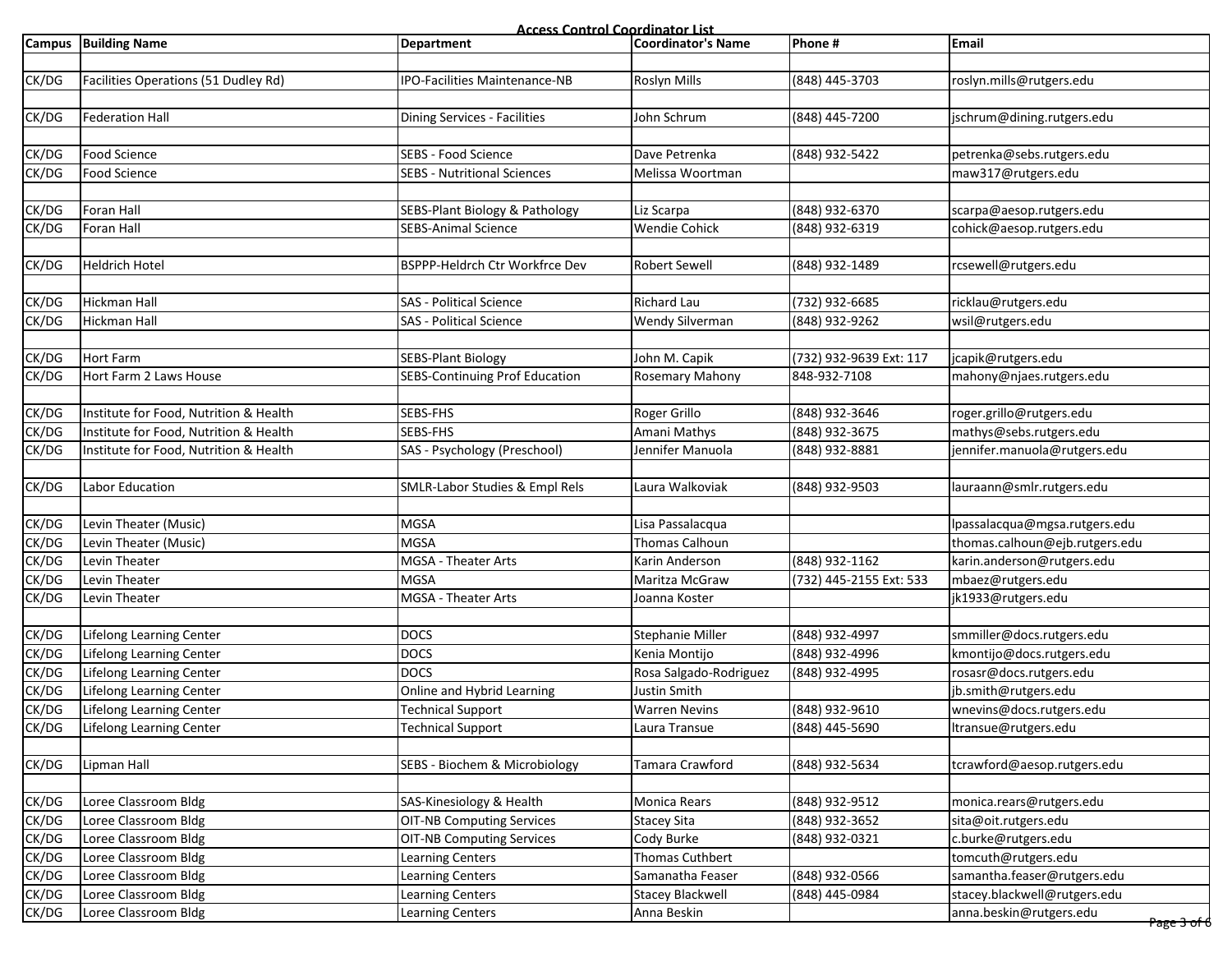|               | <b>Access Control Coordinator List</b>      |                                       |                            |                         |                                 |  |  |
|---------------|---------------------------------------------|---------------------------------------|----------------------------|-------------------------|---------------------------------|--|--|
| <b>Campus</b> | <b>Building Name</b>                        | <b>Department</b>                     | <b>Coordinator's Name</b>  | Phone #                 | <b>Email</b>                    |  |  |
| CK/DG         | Loree Classroom Bldg                        | Learning Centers                      | Hebbah El-Moslimany        |                         | hebbah.el-moslimany@rutgers.edu |  |  |
| CK/DG         | Loree Classroom Bldg                        | <b>Learning Centers</b>               | Allison Wierzbicki         |                         | allison.wierzbicki@rutgers.edu  |  |  |
| CK/DG         | Loree Classroom Bldg                        | <b>SA-Recreation</b>                  | Christopher Smolk          |                         | chris.smolk@rutgers.edu         |  |  |
|               |                                             |                                       |                            |                         |                                 |  |  |
| CK/DG         | Loree Classroom Bldg Dance                  | <b>MGSA</b>                           | Lisa Passalacqua           | (848) 932-5226          | lpassalacqua@mgsa.rutgers.edu   |  |  |
| CK/DG         | Loree Classroom Bldg Dance                  | <b>MGSA</b>                           | Thomas Calhoun             | (848) 932-2813          | thomas.calhoun@ejb.rutgers.edu  |  |  |
| CK/DG         | Loree Classroom Bldg Dance                  | <b>MGSA</b>                           | Maritza McGraw             | (732) 445-2155 Ext: 533 | mbaez@rutgers.edu               |  |  |
|               |                                             |                                       |                            |                         |                                 |  |  |
| CK/DG         | <b>Marriot Music</b>                        | <b>MGSA</b>                           | Lisa Passalacqua           | (848) 932-5226          | lpassalacqua@mgsa.rutgers.edu   |  |  |
| CK/DG         | <b>Marriot Music</b>                        | <b>MGSA</b>                           | Thomas Calhoun             | (848) 932-2813          | thomas.calhoun@ejb.rutgers.edu  |  |  |
| CK/DG         | <b>Marriot Music</b>                        | <b>MGSA</b>                           | Maritza McGraw             | (732) 445-2155 Ext: 533 | mbaez@rutgers.edu               |  |  |
|               |                                             |                                       |                            |                         |                                 |  |  |
| CK/DG         | <b>Martin Hall</b>                          | SEBS - Dean's Office                  | Joyce Carlson              | (848) 932-3503          | jmcarl@sebs.rutgers.edu         |  |  |
| CK/DG         | <b>Martin Hall</b>                          | SEBS - Dean's Office                  | Rubia Serra                | (848) 932-4216          | rubia.serra@rutgers.edu         |  |  |
|               |                                             |                                       |                            |                         |                                 |  |  |
| CK/DG         | <b>Marine Science</b>                       | SEBS-Marine & Costal Sci              | Lillian Lee                | (848) 932-3474          | llee@marine.rutgers.edu         |  |  |
| CK/DG         | <b>Marine Science</b>                       | SEBS-Marine & Costal Sci              | <b>Charles Belmonte</b>    | (848) 932-3396          | belmonte@marine.rutgers.edu     |  |  |
| CK/DG         | <b>Marine Science</b>                       | SEBS-Marine & Costal Sci              | Lora McGuinness            | (848) 932-3251          | mcguinne@marine.rutgers.edu     |  |  |
|               |                                             |                                       |                            |                         |                                 |  |  |
| CK/DG         | <b>Music Annex</b>                          | <b>MGSA</b>                           | Lisa Passalacqua           | (848) 932-5226          | lpassalacqua@mgsa.rutgers.edu   |  |  |
| CK/DG         | <b>Music Annex</b>                          | <b>MGSA</b>                           | Thomas Calhoun             | (848) 932-2813          | thomas.calhoun@ejb.rutgers.edu  |  |  |
|               |                                             |                                       |                            |                         |                                 |  |  |
| CK/DG         | Mortensen Hall                              | <b>MGSA</b>                           | Lisa Passalacqua           | (848) 932-5226          | lpassalacqua@mgsa.rutgers.edu   |  |  |
| CK/DG         | Mortensen Hall                              | <b>MGSA</b>                           | Thomas Calhoun             | (848) 932-2813          | thomas.calhoun@ejb.rutgers.edu  |  |  |
| CK/DG         | Mortensen Hall                              | <b>MGSA</b>                           | Maritza McGraw             | (732) 445-2155 Ext: 533 | mbaez@rutgers.edu               |  |  |
|               |                                             |                                       |                            |                         |                                 |  |  |
| CK/DG         | Victoria Mastrobuono Theater                | <b>MGSA</b>                           | Lisa Passalacqua           | (848) 932-5226          | lpassalacqua@mgsa.rutgers.edu   |  |  |
| CK/DG         | Victoria Mastrobuono Theater                | <b>MGSA</b>                           | Thomas Calhoun             | (848) 932-2813          | thomas.calhoun@ejb.rutgers.edu  |  |  |
| CK/DG         | Victoria Mastrobuono Theater                | MGSA - Theater Arts                   | Karin Anderson             | (848) 932-1162          | karin.anderson@rutgers.edu      |  |  |
| CK/DG         | Victoria Mastrobuono Theater                | <b>MGSA</b>                           | Maritza McGraw             | (732) 445-2155 Ext: 533 | mbaez@rutgers.edu               |  |  |
| CK/DG         | Victoria Mastrobuono Theater                | MGSA - Theater Arts                   | Joanna Koster              |                         | jk1933@rutgers.edu              |  |  |
|               |                                             |                                       |                            |                         |                                 |  |  |
| CK/DG         | Nicholas Music Center                       | <b>MGSA</b>                           | Lisa Passalacqua           | (848) 932-5226          | lpassalacqua@mgsa.rutgers.edu   |  |  |
| CK/DG         | Nicholas Music Center                       | <b>MGSA</b>                           | <b>Thomas Calhoun</b>      | (848) 932-2813          | thomas.calhoun@ejb.rutgers.edu  |  |  |
| CK/DG         | Nicholas Music Center                       | <b>MGSA</b>                           | Maritza McGraw             | (732) 445-2155 Ext: 533 | mbaez@rutgers.edu               |  |  |
|               |                                             |                                       |                            |                         |                                 |  |  |
| CK/DG         | Rehearsal Hall (Music)                      | <b>MGSA</b>                           | Lisa Passalacqua           | (848) 932-5226          | lpassalacqua@mgsa.rutgers.edu   |  |  |
| CK/DG         | Rehearsal Hall (Music)                      | <b>MGSA</b>                           | Thomas Calhoun             | (848) 932-2813          | thomas.calhoun@ejb.rutgers.edu  |  |  |
| CK/DG         | Rehearsal Hall (Music)                      | <b>MGSA</b>                           | Maritza McGraw             | (732) 445-2155 Ext: 533 | mbaez@rutgers.edu               |  |  |
| CK/DG         | Rehearsal Hall (Music)                      | MGSA - Theater Arts                   | Joanna Koster              |                         | jk1933@rutgers.edu              |  |  |
|               |                                             |                                       |                            |                         |                                 |  |  |
| CK/DG         | Research Greenhouse                         | SEBS-NJ Agr Experiment Station        | Jeffery Akers              | (848) 932-5181          | jrakers@rutgers.edu             |  |  |
| CK/DG         | Research Greenhouse                         | <b>SEBS-NJ Agr Experiment Station</b> | Amy Abate                  |                         | aa1334@njaes.rutgers.edu        |  |  |
| CK/DG         | Research Greenhouse                         | <b>SEBS-NJ Agr Experiment Station</b> | Adam Morgan                | (848) 932-5183          | adam.morgan@rutgers.edu         |  |  |
|               |                                             |                                       |                            |                         |                                 |  |  |
| CK/DG         | <b>Rutgers Center Adult Austim Services</b> | <b>Center for Adult Autism Srvcs</b>  | <b>Christopher Manente</b> | (848) 445-3973          | christopher.manente@rutgers.edu |  |  |
| CK/DG         | <b>Rutgers Center Adult Austim Services</b> | Center for Adult Autism Srvcs         | James C. Maraventano       | (732) 932-2791          | jmara@rutgers.edu               |  |  |
|               |                                             |                                       |                            |                         | <del>Page 4 of </del> 6         |  |  |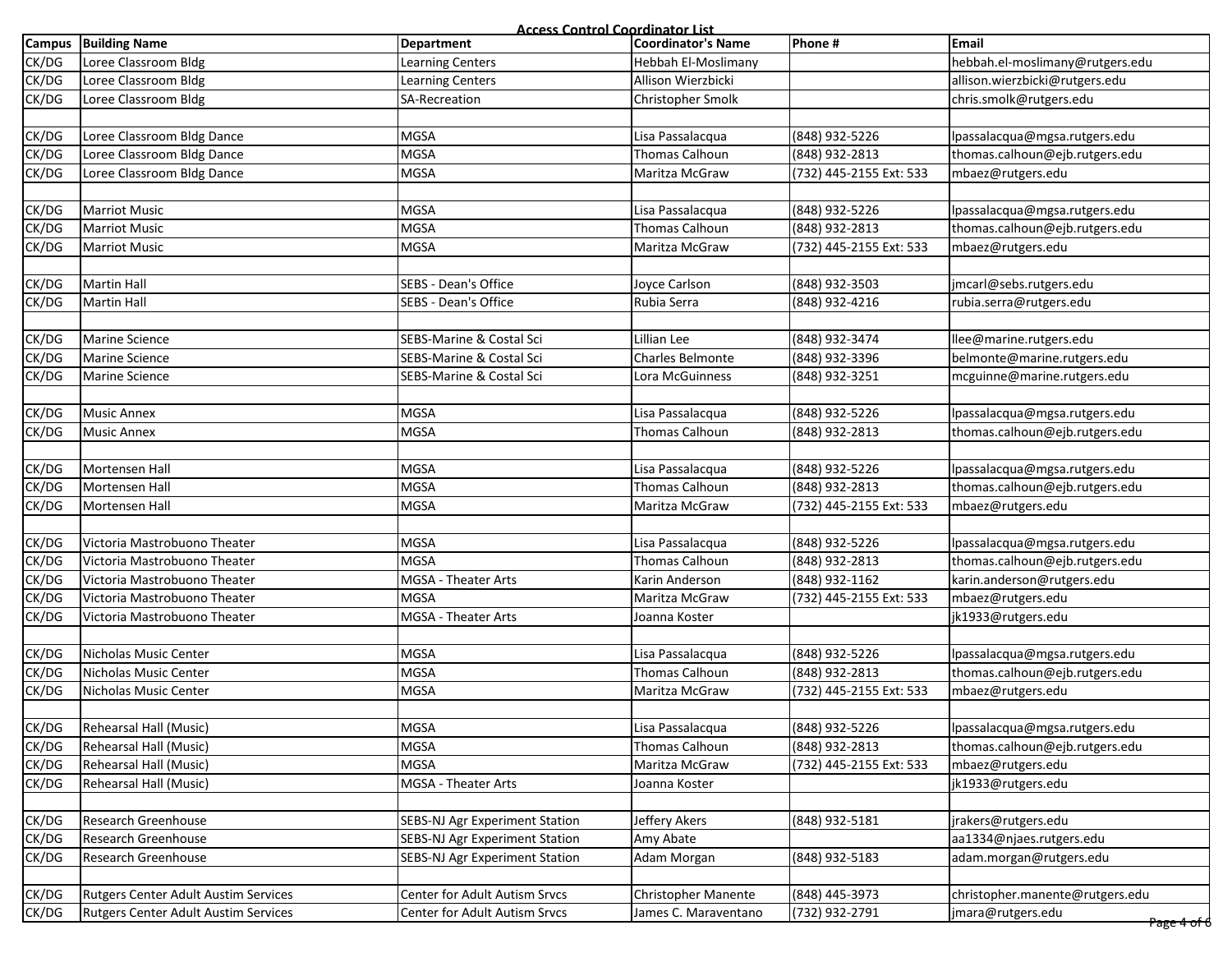| <b>Access Control Coordinator List</b> |                                              |                                    |                       |                         |                                     |  |
|----------------------------------------|----------------------------------------------|------------------------------------|-----------------------|-------------------------|-------------------------------------|--|
| <b>Campus</b>                          | <b>Building Name</b>                         | <b>Department</b>                  | Coordinator's Name    | Phone #                 | <b>Email</b>                        |  |
| CK/DG                                  | <b>Rutgers Center Adult Austim Services</b>  | Center for Adult Autism Srvcs      | Kim Spinelli          | (848) 932-9558          | kim.spinelli@rutgers.edu            |  |
| CK/DG                                  | Rutgers Center Adult Austim Services         | Center for Adult Autism Srvcs      | Courntey Butler       |                         | courtney.butler@rutgers.edu         |  |
| CK/DG                                  | <b>Rutgers Center Adult Austim Services</b>  | Center for Adult Autism Srvcs      | Amy Santoro           |                         | amy.santoro@rutgers.edu             |  |
|                                        |                                              |                                    |                       |                         |                                     |  |
| CK/DG                                  | <b>Ruth Adams</b>                            | Undergrad Edu-Academic Svcs        | Angeline Bishop       | (848) 932-8888          | abishop@sas.rutgers.edu             |  |
| CK/DG                                  | <b>Ruth Adams</b>                            | SAS - Anthropology                 | Maydelle Romero       | (732) 932-9886          | maydelle@anthropology.rutgers.edu   |  |
|                                        |                                              |                                    |                       |                         |                                     |  |
| CK/DG                                  | Ruth Dill Johnson Bldg                       | Institute for Women's Leadership   | <b>Emily Haran</b>    | (848) 932-8449          | emily.haran@rutgers.edu             |  |
|                                        |                                              |                                    |                       |                         |                                     |  |
| CK/DG                                  | Voorhees Chapel                              | Douglass Residential College       | Ksenia Bobylak        | (848) 932-2544          | kbobylak@echo.rutgers.edu           |  |
| CK/DG                                  | Voorhees Chapel                              | Douglass Residential College       | <b>Edith Prescod</b>  | (848) 932-3399          | edith.prescod@echo.rutgers.edu      |  |
|                                        |                                              |                                    |                       |                         |                                     |  |
| CK/DG                                  | <b>Waller Hall</b>                           | SEBS-Eco, Evol & Natural Resources | Janice Pawlo          | (848) 932-3210          | janice.pawlo@rutgers.edu            |  |
| CK/DG                                  | <b>Waller Hall</b>                           | SEBS-Humanities                    | Janice Geiger         | (848) 932-9162          | geiger@sebs.rutgers.edu             |  |
| CK/DG                                  | <b>Waller Hall</b>                           | SAS - Chem & Chemical Biology      | Shaneika Nelson       | (848) 445-2604          | s.nelson@rutgers.edu                |  |
| CK/DG                                  | <b>Waller Hall</b>                           | SEBS - Biochem & Microbiology      | Anuradha Kadam        | (848) 932-5632          | ak1208@rutgers.edu                  |  |
|                                        |                                              |                                    |                       |                         |                                     |  |
| CK/DG                                  | <b>Walters Hall (Music)</b>                  | <b>MGSA</b>                        | Lisa Passalacqua      | (848) 932-5226          | lpassalacqua@mgsa.rutgers.edu       |  |
| CK/DG                                  | <b>Walters Hall (Music)</b>                  | <b>MGSA</b>                        | Thomas Calhoun        | (848) 932-2813          | thomas.calhoun@ejb.rutgers.edu      |  |
| CK/DG                                  | <b>Walters Hall (Music)</b>                  | <b>MGSA</b>                        | Maritza McGraw        | (732) 445-2155 Ext: 533 | mbaez@rutgers.edu                   |  |
| CK/DG                                  | <b>Walters Hall (Music)</b>                  | MGSA - Theater Arts                | Joanna Koster         |                         | jk1933@rutgers.edu                  |  |
|                                        |                                              |                                    |                       |                         |                                     |  |
| CK/DG                                  | <b>Women's Center</b>                        | SAS - Women's Global Center        | Aretha Oliver Crayton | (848) 932-8328          | areolive@cwgl.rutgers.edu           |  |
|                                        |                                              |                                    |                       |                         |                                     |  |
| CK/DG                                  | <b>Woodlawn Mansion</b>                      | Eagleton Institute of Politics     | Gloria Minor          | (848) 932-8750          | gminor@eagleton.rutgers.edu         |  |
| CK/DG                                  | <b>Woodlawn Mansion</b>                      | Eagleton Institute of Politics     | Lianne Williams       |                         | ianne.williams@eagleton.rutgers.edu |  |
|                                        |                                              |                                    |                       |                         |                                     |  |
| CK/DG                                  | Master Access Code Office                    | IPO-Code Office                    | <b>Bill Fox</b>       |                         | william.fox@rutgers.edu             |  |
| CK/DG                                  | <b>Master Access CSO</b>                     | IPO-Rutgers Police-New Brunswick   | Jonathan Carter       |                         | jonathan.carter@rutgers.edu         |  |
| CK/DG                                  | Master Access-Environmental Svcs             | <b>IPO-Envir. Services</b>         | Molley Kosso          |                         | molley.kosso@rutgers.edu            |  |
| CK/DG                                  | Master Access Facilities excluding RBHS      | IPO-Envir. Services                | Thomas Cunningham     |                         | thomas.m.cunningham@rutgers.edu     |  |
| CK/DG                                  | Master Access Department of Housing          | IPO-Economic Development Group     | Nancy Sullivan        |                         | nancy.sullivan@rutgers.edu          |  |
| CK/DG                                  | Master Access Department of Housing          | <b>IPO-Facilities Maintenance</b>  | Carol Kobryn          |                         | carol.kobryn@rutgers.edu            |  |
| CK/DG                                  | Master Access Identity and Access Management | IPO-Identity & Access Mgmt         | Michael Seas          |                         | mike.seas@rutgers.edu               |  |
| CK/DG                                  | Master Access-IP&O Facilities Renovations    | <b>IPO-University Facilities</b>   | Rona Lehtonen         |                         | rona.lehtonen@rutgers.edu           |  |
| CK/DG                                  | Master Access-IPO-Strategic Services         | <b>IPO-Strategic Services</b>      | Kathryn Fernandez     |                         | kathryn.fernandez@rutgers.edu       |  |
| CK/DG                                  | <b>Master Access Facilities</b>              | IPO-University Facilities          | Roslyn Mills          |                         | roslyn.mills@rutgers.edu            |  |
| CK/DG                                  | <b>Master Access Mail Services</b>           | <b>IPO-Mail Services</b>           | David Ericksen        |                         | david.ericksen@rutgers.edu          |  |
| CK/DG                                  | <b>Master Access Mail Services</b>           | <b>IPO-Mail Services</b>           | Thomas Stadthaus      |                         | tom.stadthaus@rutgers.edu           |  |
| CK/DG                                  | Master Access OIT                            | OIT-EI-Telecommunications Div      | Michael Storer        |                         | mstorer@rutgers.edu                 |  |
| CK/DG                                  | Master Access OIT                            | OIT-EI-Telecommunications Div      | Lauren Kyriacou       |                         | lk452@rutgers.edu                   |  |
| CK/DG                                  | Master Access OIT                            | OIT-EI-Telecommunications Div      | Allison Pohorence     |                         | pohorenc@oit.rutgers.edu            |  |
| CK/DG                                  | Master Access REHS                           | IPO-Envir. Health & Safety         | <b>Alex Ruiz</b>      |                         | ruiz@rutgers.edu                    |  |
| CK/DG                                  | <b>Master Access RUES</b>                    | <b>IPO-Energency Services</b>      | <b>William Scott</b>  |                         | william.scott@rutgers.edu           |  |
| CK/DG                                  | <b>Master Access RUES</b>                    | <b>IPO-Energency Services</b>      | William Jackson       |                         | bill.jackson@rutgers.edu            |  |
| CK/DG                                  | <b>Master Access RUES</b>                    | <b>IPO-Energency Services</b>      | Daniel Goresh         |                         | daniel.goresh@rutgers.edu           |  |
| CK/DG                                  | Master Access RUPD                           | IPO-Rutgers Police-New Brunswick   | Michael Rein          |                         | michael.rein@rutgers.edu            |  |